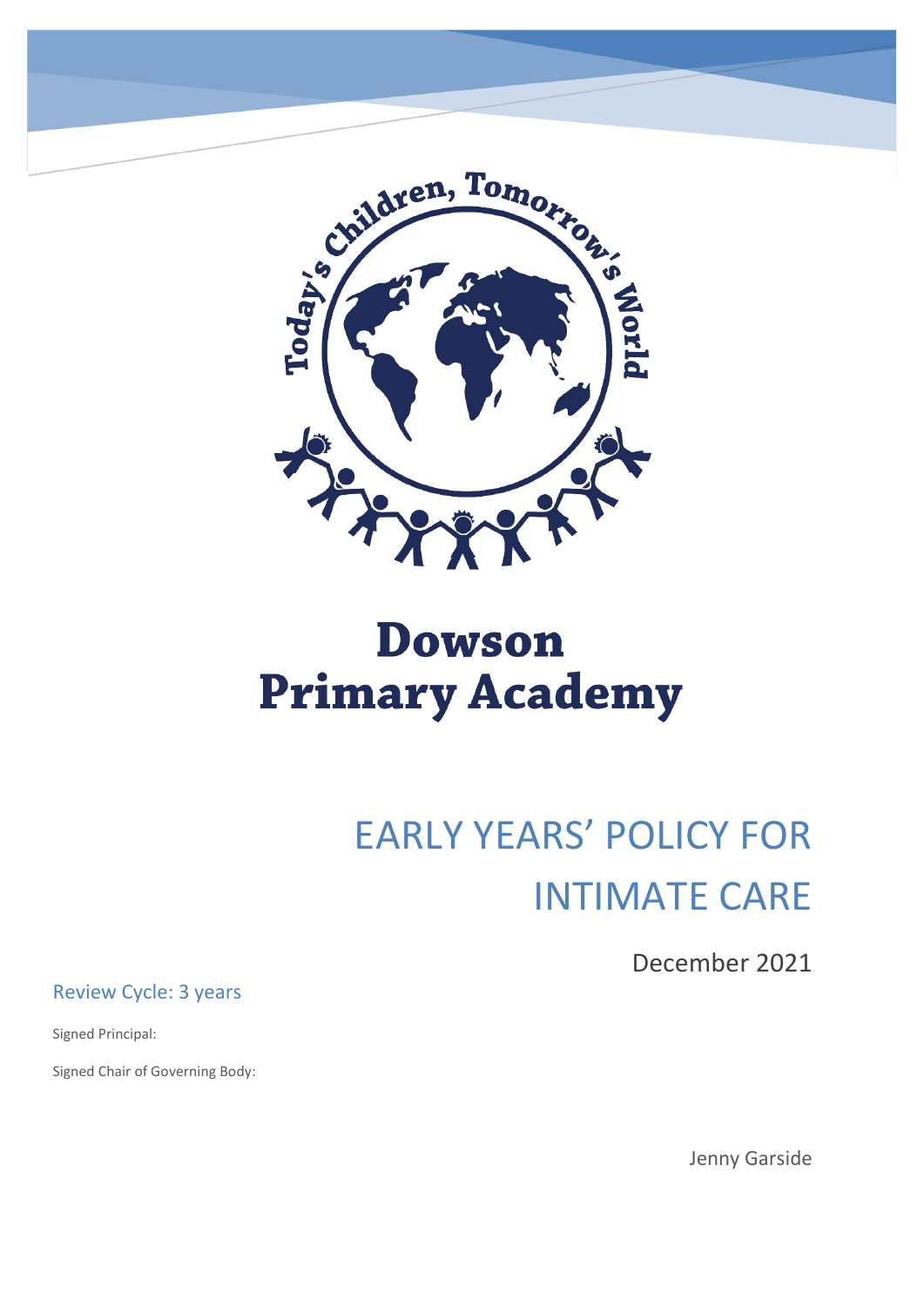

#### **DOWSON EARLY YEAR'S POLICY FOR INTIMATE CARE**

#### **Rationale**

Intimate care may be defined as any activity that is required to meet the personal needs of an individual child on a regular basis or during a one-off incident. For the purpose of this policy, this includes but is not restricted to:

- nappy changing
- washing/cleaning and changing the underwear a child who has soiled themselves, or the supervision of the child conducting their own self-care
- toileting/toilet training

Whilst first aid, medical assistance and the administration of medicine may also be classed as 'Intimate Care', this is covered in a separate policy and can be found on the school website.

This policy applies to children in Nursery and Reception as we recognise that many children of such a young age do have accidents and sometimes require support with their self-care. It is anticipated that the vast majority of children entering Dowson Primary Academy will be toilet trained; however, we acknowledge that due to medical or special educational needs/disability this might not be case. Where children require Intimate Care in KS1 or beyond, or where a child's medical or special educational needs means that more specialised care is required (such as when a child has a colostomy to ileostomy bag for example), an individual Intimate Care Plan or a Health Care Plan will be completed to be followed in conjunction with this policy.

Every pupil will be supported to achieve the highest level of autonomy that is possible given their age and ability. Staff will encourage each pupil to do as much for themselves as they can, including working with parents regarding toilet training where applicable. Parents have a responsibility to advise the school of any known intimate care needs relating to their child BEFORE their child starts attending, and to provide all necessary items for this to be undertaken e.g. wipes, nappies, spare clothes etc.

# **Principles of Intimate Care**

The following are the fundamental principles of intimate care upon which our policy guidelines are based:

- every child has the right to be safe and to be valued as an individual
- every child has the right to personal privacy and to be treated with respect
- all children have the right to express their views and be consulted regarding their care to the best of their abilities.
- every child has the right to an inclusive education and therefore have their intimate care needs met to facilitate this.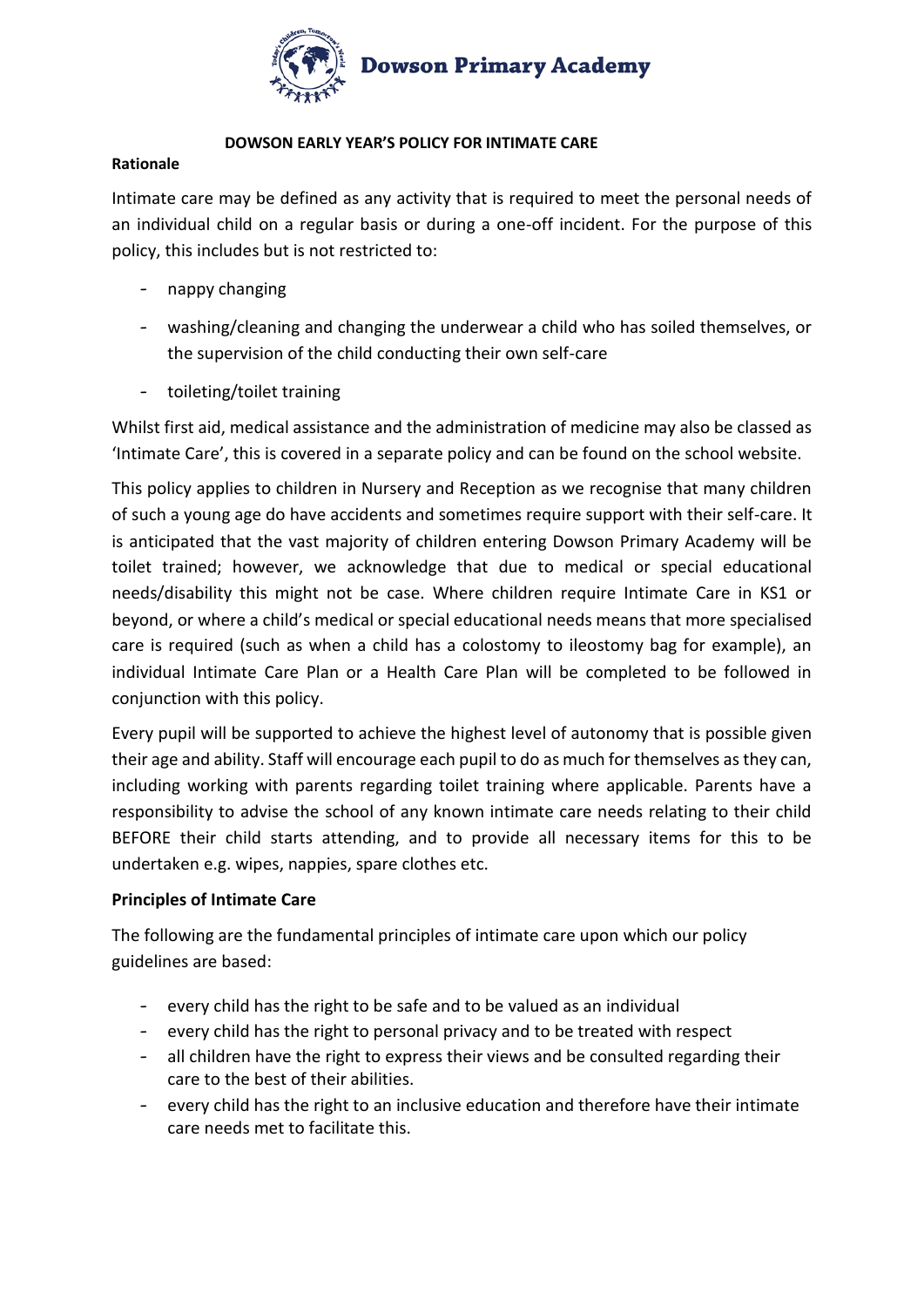

### **School Responsibilities**

All staff working with children are subject to the appropriate Disclosure and Barring Checks. This includes student teachers and staff employed via an agency. Only staff who are familiar with this policy and the pupil concerned are to be involved in intimate care procedures. Senior Leaders and school Health and Safety representatives have a duty to ensure that there are adequate facilities and equipment to complete intimate care duties safely and comfortably. Staff have a duty to record when they have undertaken intimate care activities and report this to Parents at the end of the school day where it is not a regular occurrence, such as when a child accidently soils themselves. When school are planning visits or trips, it is the responsibility of the lead staff member to ensure that adequate facilities are present and staff present to meet the intimate care needs of the children attending the trip.

If a staff member has any concerns regarding a colleague's intimate care practice, then this should be reported immediately to Designated Safeguarding Lead, Mrs. Kathryn Thornburn as per the Child Protection Policy which can be found on the school's website.

#### **Intimate Care Procedures**

All children have the right to be safe and to be treated with dignity and respect. These procedures are designed to safeguard children and staff. They apply to every member of staff involved with the intimate care of children. Staff should employ their professional understanding and personal knowledge of the child to meet any individual needs of each pupil, particularly those with special educational needs.

- Involve the child in the intimate care.
- Try to encourage a child's independence as far as possible in his or her intimate care.
- Where a situation renders a child fully dependent, talk about what is going to be done and give choices where possible.

• Treat every child with dignity and respect and ensure privacy appropriate to the child's age and situation.

• Care should not be carried out by a member of staff working alone with a child. Two staff members should always be present.

• Make sure practice in intimate care is consistent. As a child may have multiple carers and a consistent approach to care is essential, all staff must adhere to these procedures and any individual guidance provided by parents/pupil recorded on the top of their Intimate Care Record sheet.

• Ensure any incidents where a child has received intimate care are reported to parents.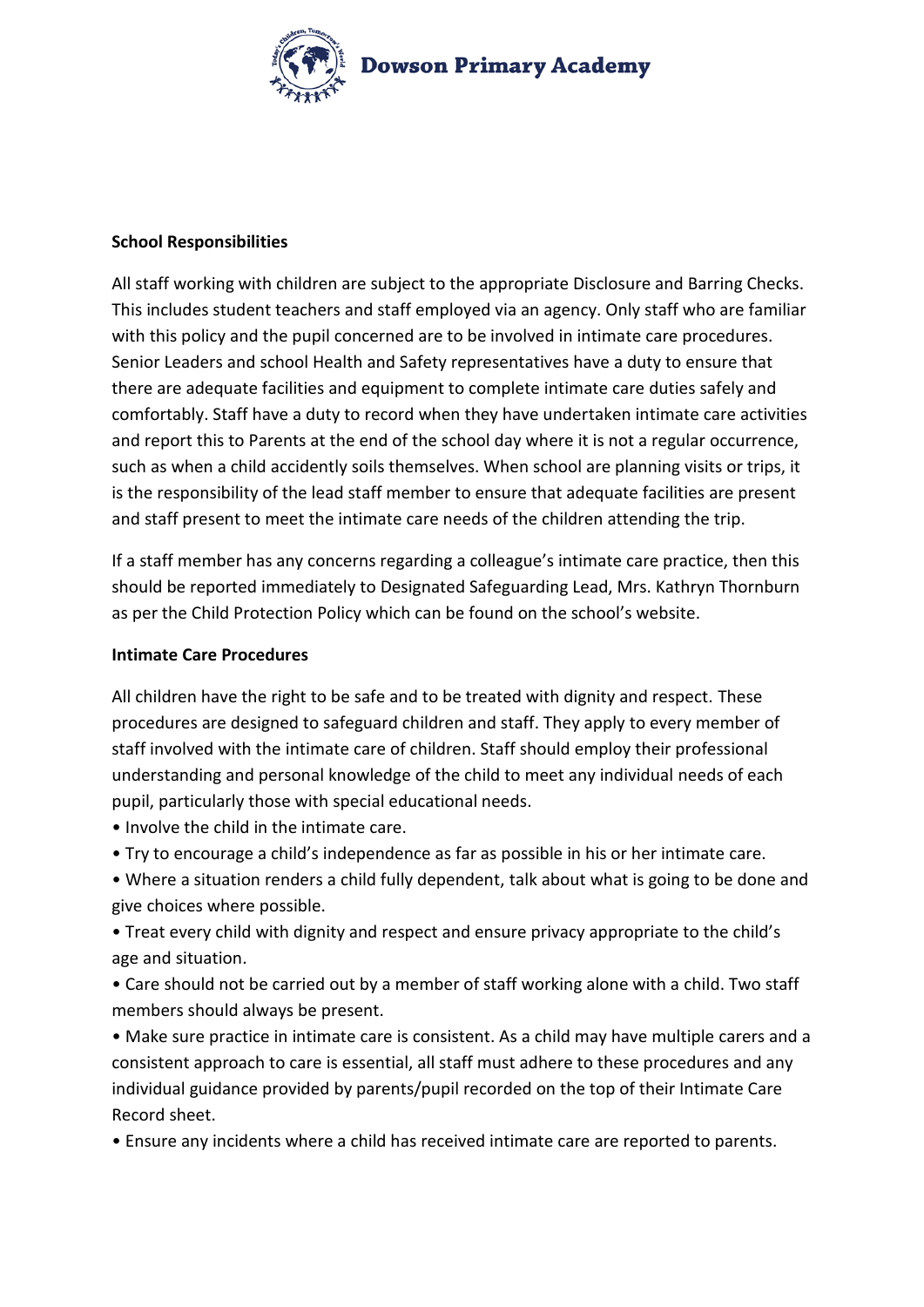

If the intimate care is a regular or planned event then this should be recorded on the pupil's Intimate Care Record. Details of what care occurred, by whom and when should be entered on to this log (see appendix A).

• It is the responsibility of the member(s) of staff completing the intimate care to ensure that all equipment (such as changing mats) are clean and in a good state of repair and plentiful. Concerns regarding this should be directed to a member of SLT. Staff should always wear gloves and use the knee pads provided when kneeling down to complete intimate care procedures. Good hand hygiene is of paramount importance and staff are required to wash their hands before and after any intimate care. Any soiled waste should be placed in a bag, sealed and placed in the bin for regular removal.

• If you have any concerns you must report them. If you observe any unusual markings, discolouration or swelling report it immediately to the Designated Safeguarding Lead (DSL) and report and record any unusual emotional or behavioural response by the child as detailed in the Child Protection Policy.

• If a child is accidentally hurt during the intimate care or misunderstands or misinterprets something, reassure the child, ensure their safety and report the incident immediately to a DSL.

# **Intimate Care of children in KS1 and KS2**

Whilst it is anticipated that the vast majority of children will not require the intimate care described in this policy, we acknowledge that there may be occasions where this is the case. For information regarding this, please see the relevant section in the Medical Needs Policy, found on the school website.